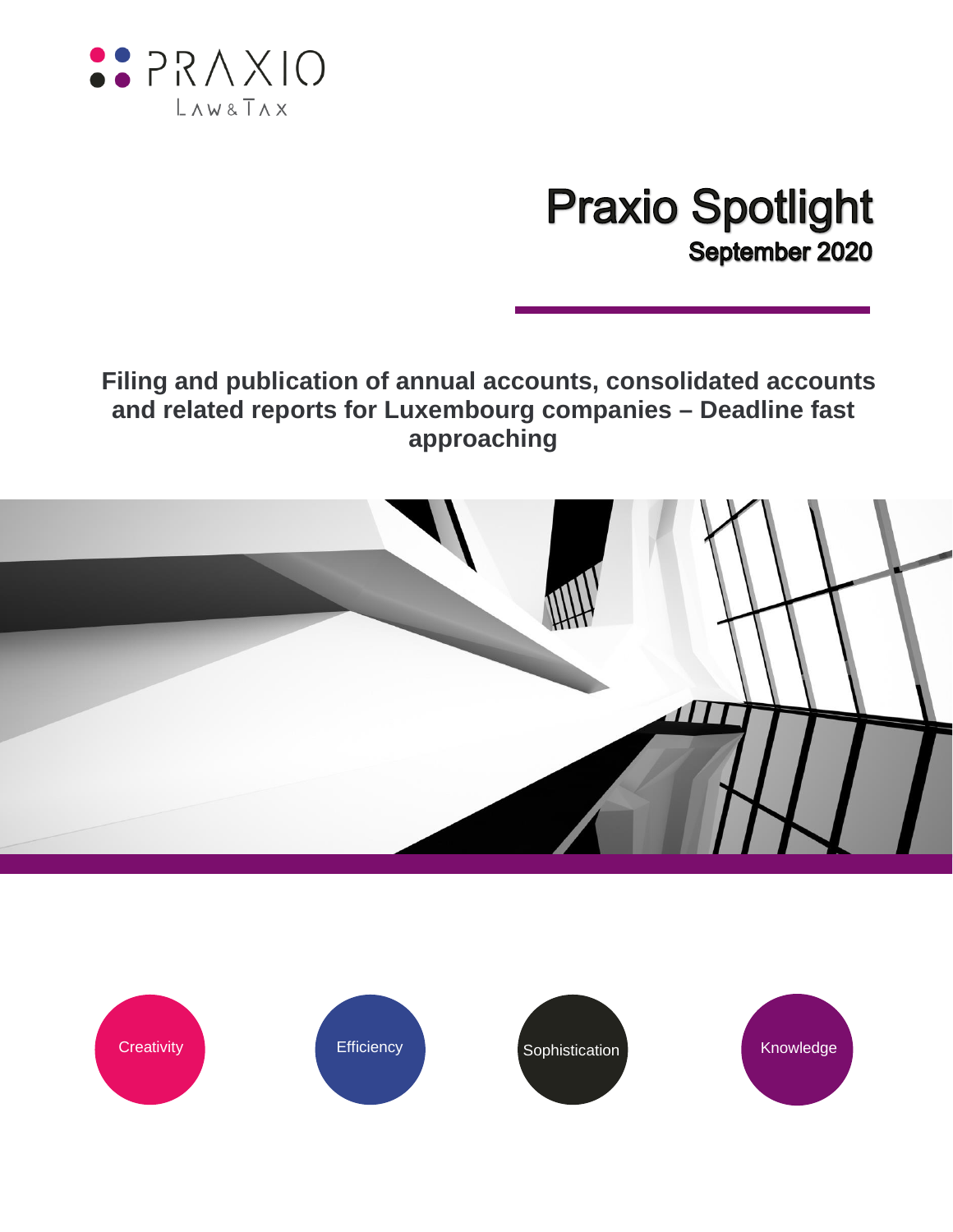

**As a reminder, according to Luxembourg law, annual accounts and consolidated financial statements, as well as related reports of Luxembourg companies need to be approved by the annual general meeting within 6 months of the end of the financial year, filed and published with the Luxembourg Trade and Companies Register ('RCS') within the month of their approval. These deadlines have been extended by 3 months in the context of the measures against Covid-19.**

For reasons of transparency and the protection of third parties, businesses are required to file their annual accounts online with the RCS and to mention the filing of the accounts in the Electronic Compendium of Companies and Associations (recueil électronique des sociétés et associations - RESA).

The law of 22 May 2020 (the "Law") introducing certain temporary derogations from the provisions provided by Luxembourg corporate laws, aim at granting more flexibility and legal security to companies with regards to their annual accounts and related reports.

In this context, the Law extends the filing and publication deadlines for annual accounts and consolidated financial statements, as well as related reports by 3 months. Companies now have 9 months (instead of 6) to approve their annual accounts and 10 months (instead of 7) to file them with the RCS after the end of the financial year.

In practice, companies whose financial year was closed on 31 December 2019 will be able to hold their annual general meeting on 30 September 2020 at the latest and file their annual financial statements with the RCS until 31 October 2020.

This extension is part of the Luxembourg measures to combat the effects of Covid 19, so these prolongations will cease to apply once the Covid 19 crisis is considered to be overcome.